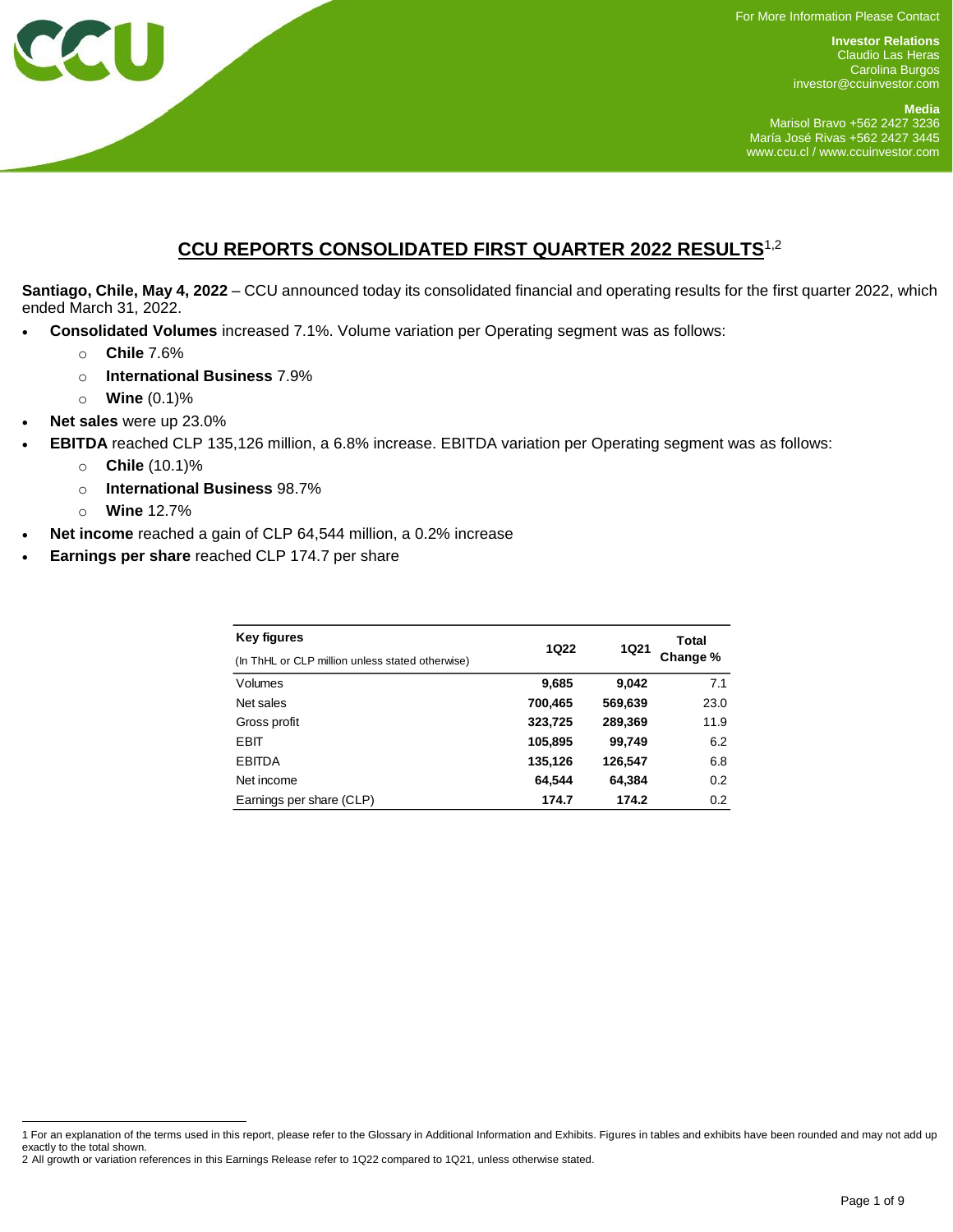

# **COMMENTS FROM THE CEO**

During the first quarter 2022, we continued operating with three priorities in the context of the pandemic: the safety of our people, operation continuity and financial health. At the same time, we reinforced the implementation of a business strategy, which focuses on revenue management initiatives, and efficiencies while expanding business scale, in order to gradually compensate strong negative external effects from higher prices in raw and packaging materials, the depreciation of our main local currencies and inflation.

In terms of our consolidated performance, our revenues expanded 23.0%, due to a 7.1% growth in volumes and 14.8% higher average prices in CLP. The expansion in volumes was explained by a continuous improvement in brand equity, and excellence in sales execution. The better average prices in CLP were mainly due to three main effects: revenue management initiatives, positive mix effects and higher prices in Argentina. These better average prices, along with higher volumes, and efficiencies from our CCU Transformation program (formerly the ExCCelencia CCU program), helped to offset three main negative external effects: (i) higher cost in raw and packaging materials, (ii) the depreciation of our main local currencies against the USD, impacting negatively our USD denominated costs, partially compensated with export revenues, and (iii) an accelerating inflation in our main geographies. As a consequence, EBITDA grew 6.8%, reaching CLP 135,126 million, although EBITDA margin contracted 292 bps, from 22.2% to 19.3%. It is important to highlight, that it takes time to compensate the impact in our margins from the negative external effects mentioned above, and we will continue do so by focusing on revenue management initiatives, and efficiencies while expanding business scale. Regarding Net income, we totalized a gain of CLP 64,544 million, 0.2% increase, mainly associated with a lower Non-operating result, the latter mostly due to higher financial costs and higher loss in Results as per adjustment units, due to an increased inflation.

In the Chile Operating segment, our top line expanded 16.6%, due to 7.6% growth in volumes and 8.4% higher average prices. Volumes continued with an upward trend in the quarter driven by a solid sales execution and the strength of our portfolio of brands. The higher average prices were explained by a special focus in revenue management initiatives, including price increases in the beer, non-alcoholic and spirits categories during the quarter, and also positive mix effects. Our efforts in pricing partially impacted our results in the first quarter, and these efforts will be fully reflected in the following quarters during the year, helping us to gradually compensate strong cost pressures. Gross profit contracted 2.7%, and Gross margin, dropped from 52.7% to 44.0%, due to cost pressures in raw and packaging materials, a higher inflation, and a 11.7%<sup>3</sup> devaluation of the CLP against the USD. MSD&A expenses grew 3.2%, and as percentage of Net sales decreased 352 bps, due to expenses control initiatives and efficiencies. In all, EBITDA reached CLP 93,445 million, decreasing 10.1%, and EBITDA margin decreased 605 bps, from 26.4% to 20.4%.

In the International Business Operating segment, which includes Argentina, Bolivia, Paraguay and Uruguay, Net sales recorded a 51.2% rise, as a result of an increase of 40.2% in average prices in CLP, and 7.9% higher volumes. The better average prices in CLP were explained by prices increasing in line with inflation in Argentina, while devaluation of the ARS versus the CLP was lower than inflation level in local currency. Consequently, Gross profit expanded 62.5%, and Gross margin grew from 49.3% to 52.9%. MSD&A expenses as a percentage of Net sales improved by 397 bps due to efficiencies and scale economies, partially compensating higher inflation. Altogether, EBITDA reached CLP 33,196 million, versus a gain of CLP 16,706 million last year, and EBITDA margin reached 17.6%, improving 420 bps from 13.4%.

Also, I would like to mention that on April 28, through our subsidiary, Compañía Cervecerías Unidas Argentina S.A., we acquired 49% ownership of Aguas Danone de Argentina S.A., which includes the businesses of mineral waters, flavored waters, and powder juices with its brands Villavicencio, Villa del Sur, Levité, Ser and Brío. This acquisition is in line with our strategy of being a multicategory regional beverage player.

In the Wine Operating segment, revenues were up 13.5%, explained by a 13.6% growth in average prices, while volumes were practically flat, decreasing 0.1%. The higher prices in CLP were mainly explained by both revenue and mix management initiatives in the Chile and Argentina domestic markets, and a positive impact on export revenues from the depreciation of the CLP versus the USD, which permitted us to compensate higher costs in packaging materials and inflationary pressures. Consequently, Gross profit expanded 10.5% and Gross margin decreased 105 bps from 40.1% to 39.1%. MSD&A expenses grew 9.7% although as a percentage of Net sales improved by 92 bps, thanks to efficiencies. In terms of the 2022 harvest, we expect to be at similar levels to those of 2021, generating a stable cost of wine in the coming quarters. In all, EBITDA reached CLP 11,469 million, a 12.7% rise, while EBITDA margin was practically flat, decreasing from 18.0% to 17.9%. In Colombia, where we have a joint venture with Postobón, we started 2022 in a good pace, with volumes growing double-digits, gaining market share versus last year. Our volumes were mainly boosted by a strong performance in our portfolio driven by mainstream and premium brands, Andina and Heineken. As a consequence, we kept delivering positive EBITDA during the quarter, improving financial results over last year.

Finally, we want to comment that this past week antitrust authorities, both in Colombia and Uruguay, issued decisions against our main beer competitor, that aims to impose fines and the cease of sale exclusivity agreements. These decisions, together with the ones taken in Argentina last year and in Uruguay in 2017 by the relevant antitrust authorities, are in line with having a leveled playing field, in the beer markets in the region, in the benefit of consumers and customers.

In 1Q22 we reinforced the implementation of our business strategy, which focuses on revenue management initiatives, including price increases in our core categories, and efficiencies, while expanding business scale, in a particular challenging scenario. Consequently, we deliver positive consolidated volume growth and higher average prices together with efficiency gains in all our Operating segments, although these efforts were not enough to compensate strong negative external effects from higher prices in raw and packaging materials, the depreciation of our local currencies against de USD and inflation. For the coming quarters, the recovery of our profitability will be a top priority, concentrating our efforts in revenue management initiatives, efficiencies and business scale.

l

<sup>3</sup> The CLP currency variation against the USD considers 2022 average of period (aop) compared to 2021 aop.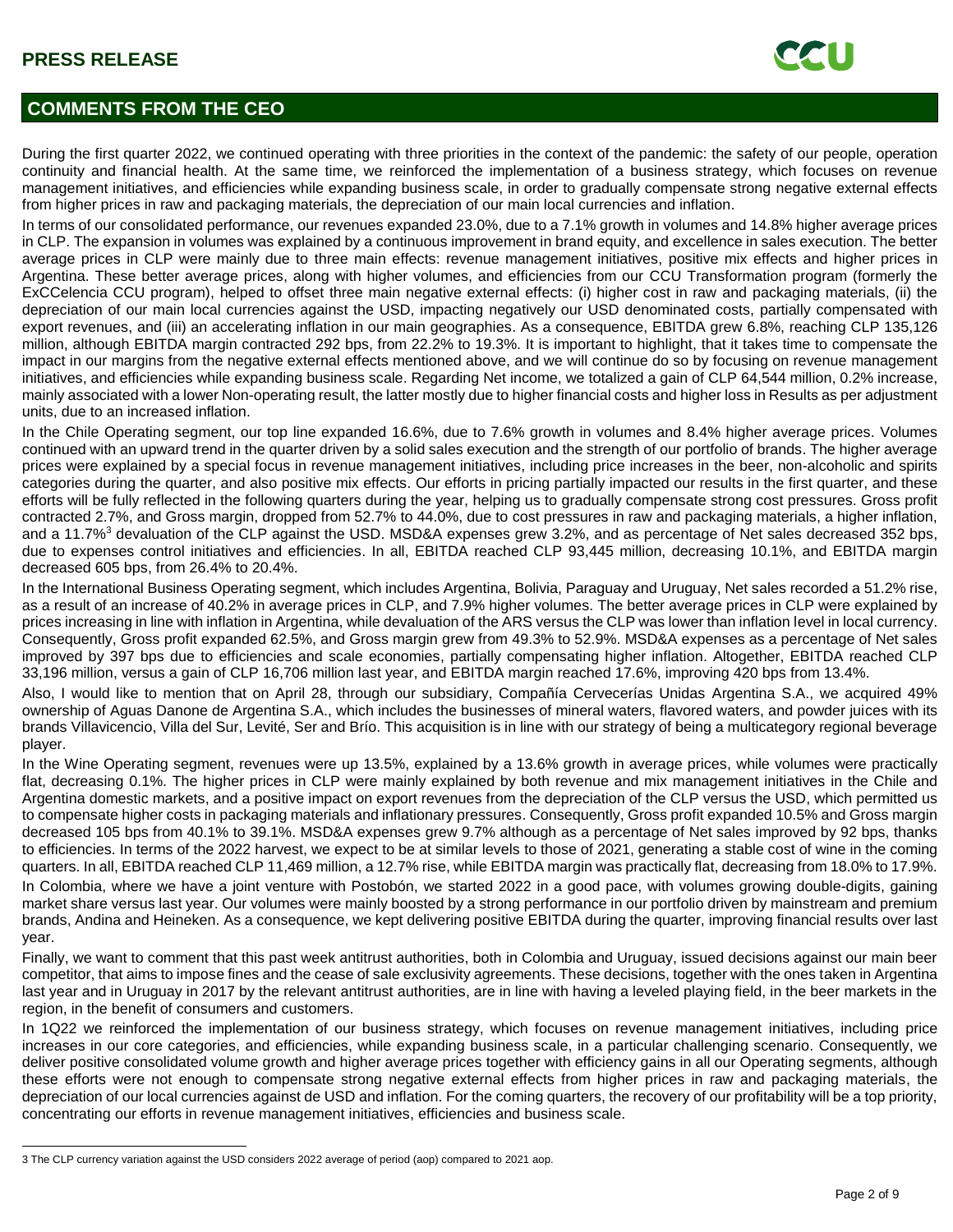

## **CONSOLIDATED INCOME STATEMENT HIGHLIGHTS – FIRST QUARTER** (Exhibit 1 & 2)

- **Net sales** were up 23.0%, explained by 7.1% increase in consolidated volumes and 14.8% higher average prices in CLP. Volumes continued with a positive trend in the quarter driven by a continuous improvement in brand equity, and excellence in sales execution. In terms of Operating segments volume growth was as follows: a 7.6% expansion in the Chile Operating segment; a 7.9% rise in the International Business Operating segment, and a 0.1% decrease in the Wine Operating segment. The higher average prices in CLP were explained by: (i) a 8.4% growth in the Chile Operating segment, explained by a special focus in revenue management initiatives, including price increases in the beer, non-alcoholic and spirits categories during the quarter, and also positive mix effects, (ii) an expansion of 40.2% in the International Business Operating segment, explained by prices increasing in line with inflation in Argentina, while devaluation of the ARS versus the CLP was lower than inflation level, and (iii) a 13.6% increase in the Wine Operating segment, mainly explained by both revenue and mix management initiatives in the Chile and Argentina domestic markets, and a positive impact on export revenues from the depreciation of the CLP versus the USD.
- **Cost of sales** was up 34.4%, explained by 7.1% higher volumes and a 25.5% increase in Cost of sales per hectoliter. The Chile Operating segment reported a 28.4% growth in Cost of sales per hectoliter, driven by higher costs in raw and packaging materials, mainly aluminum, PET, malt, and sugar, the 11.7%<sup>3</sup> devaluation of the CLP against the USD, and higher inflation. In the International Business Operating segment, the Cost of sales per hectoliter expanded 30.1% in CLP, mostly explained by a higher cost in raw and packaging materials, a higher inflation and the negative impact from the 12.1%<sup>4</sup> devaluation of the ARS against the USD in our USD-linked costs. In the Wine Operating segment, the Cost of sales per hectoliter grew 15.6%, due to higher costs in packaging materials, inflationary pressures and mix effects.
- **Gross profit** reached CLP 323,725 million, a 11.9% expansion while Gross margin dropped 458 bps, from 50.8% to 46.2%.
- **MSD&A expenses** were up 12.5%, and as percentage of Net sales MSD&A improved 290 bps, from 34.1% to 31.1%, due to expenses control initiatives and efficiencies from our CCU Transformation program in all our Operating segments. In the Chile Operating segment, MSD&A expenses expanded 3.2%, and as a percentage of Net sales decreased 352 bps. In the International Business Operating segment MSD&A expenses in CLP were up 37.6%, and as a percentage of Net sales decreased 397 bps. In the Wine Operating segment, MSD&A expenses grew 9.7%, and as a percentage of Net sales dropped 92 bps.
- **EBIT** reached CLP 105,895 million, an increase of 6.2%, mainly due to the expansion in volumes, better average prices in CLP, and efficiency gains from our CCU Transformation program, being partially compensated by higher cost in raw and packaging materials, the depreciation of our main local currencies against the USD, impacting negatively our USD denominated costs, partly compensated with export revenues, and higher inflation.
- **EBITDA** was up 6.8%, driven by a 98.7% rise in the International Business Operating segment and a 12.7% increase in the Wine Operating segment, while the Chile Operating segment dropped 10.1%. In addition, EBITDA margin contracted 292 bps, from 22.2% to 19.3%.
- **Non-operating result** totalized a loss of CLP 17,924 million, which compares with a negative result of CLP 6,772 million last year. The higher loss was explained by: (i) a higher loss by CLP 2,555 million in Net financial expenses, mainly due to a higher debt, (ii) a lower result in Results as per adjustment units by CLP 3,660 million, explained by a higher inflation in Chile and Argentina, and (iii) a higher loss in other gains/(losses) by CLP 7,951 million, mostly explained by a lower result in derivative contracts<sup>5</sup>. These effects were partially compensated by a better result in Foreign currency exchange differences.
- **Income taxes** reached CLP 17,565 million, versus CLP 23,532 million last year. The lower taxes were explained by both, a lower taxable income and a better result on Tax effect of permanent differences, net<sup>6</sup>.
- **Net income** reached a gain of CLP 64,544 million, practically flat versus the CLP 64,384 million recorded last year.

l 4 The ARS currency variation against the USD considers 2022 end of period (eop) compared to 2021 eop.

<sup>5</sup> See Note 32 Other Gain/(Losses) of our 1Q22 Financial Statements

<sup>6</sup> See Note 25 Income taxes of our 1Q22 Financial Statements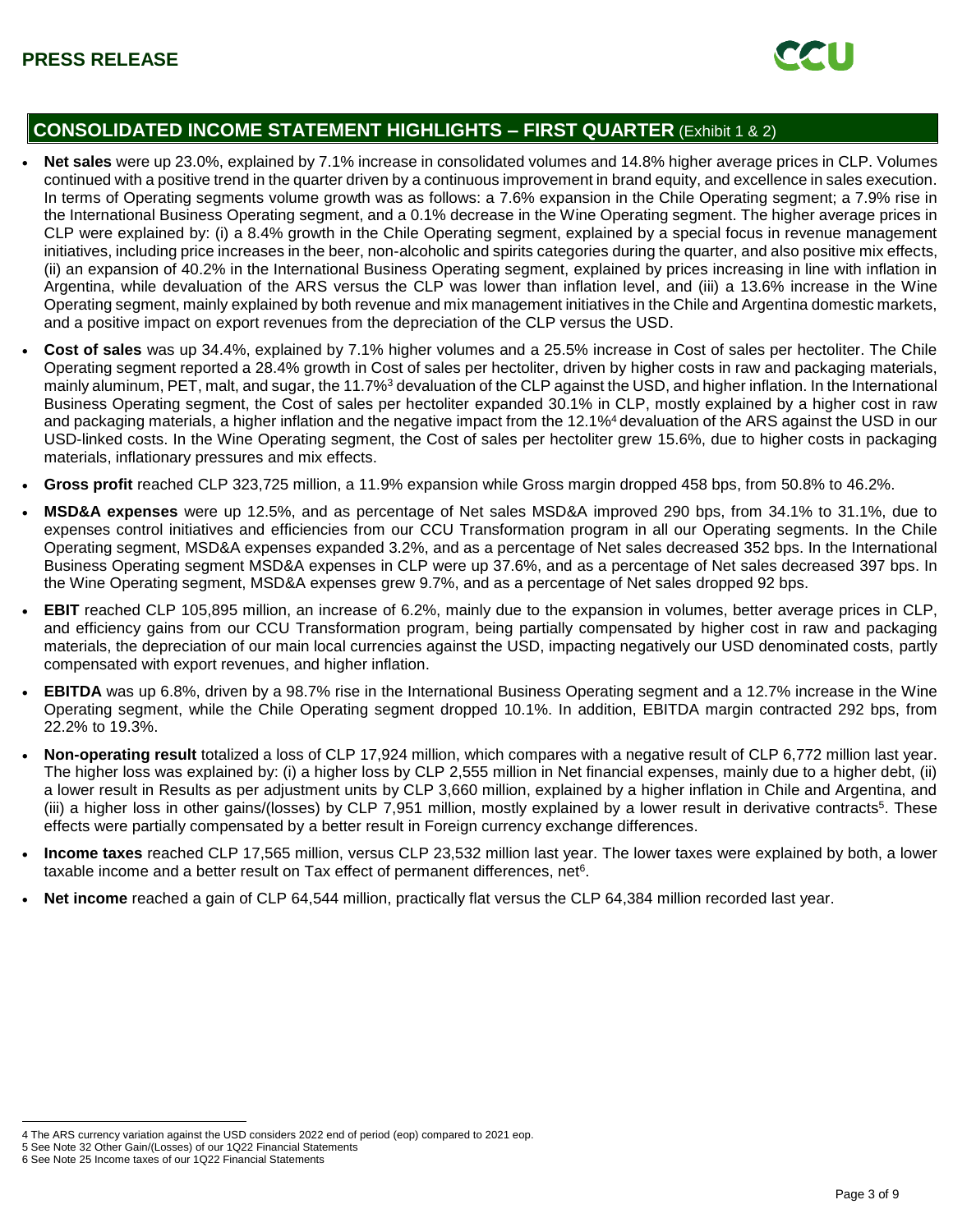

# **HIGHLIGHTS OPERATING SEGMENTS FIRST QUARTER**

## **CHILE OPERATING SEGMENT**

In the Chile Operating segment, our top line expanded 16.6%, due to 7.6% growth in volumes and 8.4% higher average prices. Volumes continued with an upward trend in the quarter driven by a solid sales execution and the strength of our portfolio of brands. The higher average prices were explained by a special focus in revenue management initiatives, including price increases in the beer, nonalcoholic and spirits categories during the quarter, and also positive mix effects. Our efforts in pricing partially impacted our results in the first quarter, and these efforts will be fully reflected in the following quarters during the year, helping us to gradually compensate strong cost pressures. Gross profit contracted 2.7%, and Gross margin, dropped from 52.7% to 44.0%, due to cost pressures in raw and packaging materials, a higher inflation, and a 11.7% devaluation of the CLP against the USD. MSD&A expenses grew 3.2%, and as percentage of Net sales decreased 352 bps, due to expenses control initiatives and efficiencies. In all, EBITDA reached CLP 93,445 million, decreasing 10.1%, and EBITDA margin decreased 605 bps, from 26.4% to 20.4%.

In terms of innovation, we continued expanding our beer portfolio in the premium segment with the recent launch of Royal Hoppy Lager, a beer with special hops to provide an herbal aroma and a bitter taste; Patagonia Lotus Lager, which comes to broad the successful Patagonia brand varieties, and Edelweiss, an Austrian wheat beer. Also, in beer, in the mainstream segment, we recently presented Escudo Smouk, a lager with toasted and smoky malts. In the spirits category, through a new distribution agreement, we incorporated the spirits from Fratelli Branca, adding among others products, Fernet Branca, a world-wide known fernet brand.

Regarding sustainability initiatives, we continued supporting our communities through a three-year agreement with the Renca municipality, where we operate since 1978, in which we commit to support sport, educational and environmental initiatives. Furthermore, we promoted our approach of a circular economy, through art, presenting the exhibition #ReciclarEsUnArte, which brought together 30 art pieces made with recycled materials. All of our most recent sustainability initiatives can be found in our recently published 2021 Sustainability Report available in our website.

# **INTERNATIONAL BUSINESS OPERATING SEGMENT**

In the International Business Operating segment, which includes Argentina, Bolivia, Paraguay and Uruguay, Net sales recorded a 51.2% rise, as a result of an increase of 40.2% in average prices in CLP, and 7.9% higher volumes. The better average prices in CLP were explained by prices increasing in line with inflation in Argentina, while devaluation of the ARS versus the CLP was lower than inflation level in local currency. Consequently, Gross profit expanded 62.5%, and Gross margin grew from 49.3% to 52.9%. MSD&A expenses as a percentage of Net sales improved by 397 bps due to efficiencies and scale economies, partially compensating higher inflation. Altogether, EBITDA reached CLP 33,196 million, versus a gain of CLP 16,706 million last year, and EBITDA margin reached 17.6%, improving 420 bps from 13.4% recorded last year.

In Argentina, on April 28, 2022, through our subsidiary, Compañía Cervecerías Unidas Argentina S.A., we acquired 49% ownership of Aguas Danone de Argentina S.A., which includes the businesses of mineral waters, flavored waters, and powder juices with its brands Villavicencio, Villa del Sur, Levité, Ser and Brío. This acquisition is in line with our strategy of being a multicategory regional beverage player. In terms of brands, in Bolivia we introduced Uyuni, a premium beer which name is inspired in the Uyuni salt flat, one of the most iconic places in Bolivia. In Argentina, we presented a marketing campaign to enhance our premium cider brand Sidra Real, and in Uruguay we broadened our packaging options to our consumer for our regional nectar brand Watt's, by introducing tetra pack packaging.

# **WINE OPERATING SEGMENT**

In the Wine Operating segment, revenues were up 13.5%, explained by a 13.6% growth in average prices, while volumes were practically flat, decreasing 0.1%. The higher prices in CLP were mainly explained by both revenue and mix management initiatives in the Chile and Argentina domestic markets, and a positive impact on export revenues from the depreciation of the CLP versus the USD, which permitted us to compensate higher costs in packaging materials and inflationary pressures. Consequently, Gross profit expanded 10.5% and Gross margin decreased 105 bps from 40.1% to 39.1%. MSD&A expenses grew 9.7% although as a percentage of Net sales improved by 92 bps, thanks to efficiencies. In terms of the 2022 harvest, we expect to be at similar levels to those of 2021, generating a stable cost of wine in the coming quarters. In all, EBITDA reached CLP 11,469 million, a 12.7% rise, while EBITDA margin was practically flat, decreasing from 18.0% to 17.9%.

In the Chile domestic market, we expanded the varieties for our premium brand Misiones de Rengo by adding a Late harvest wine, created for all those who are looking for a rich, fresh and ideal wine to enjoy on different occasions. In addition, VSPT was ranked in the Top 10 of the LinkedIn Top Companies 2022 ranking in Chile, a list that recognizes the 25 best companies to develop a career in Chile, thanks to the excellent job opportunities and growth within the company.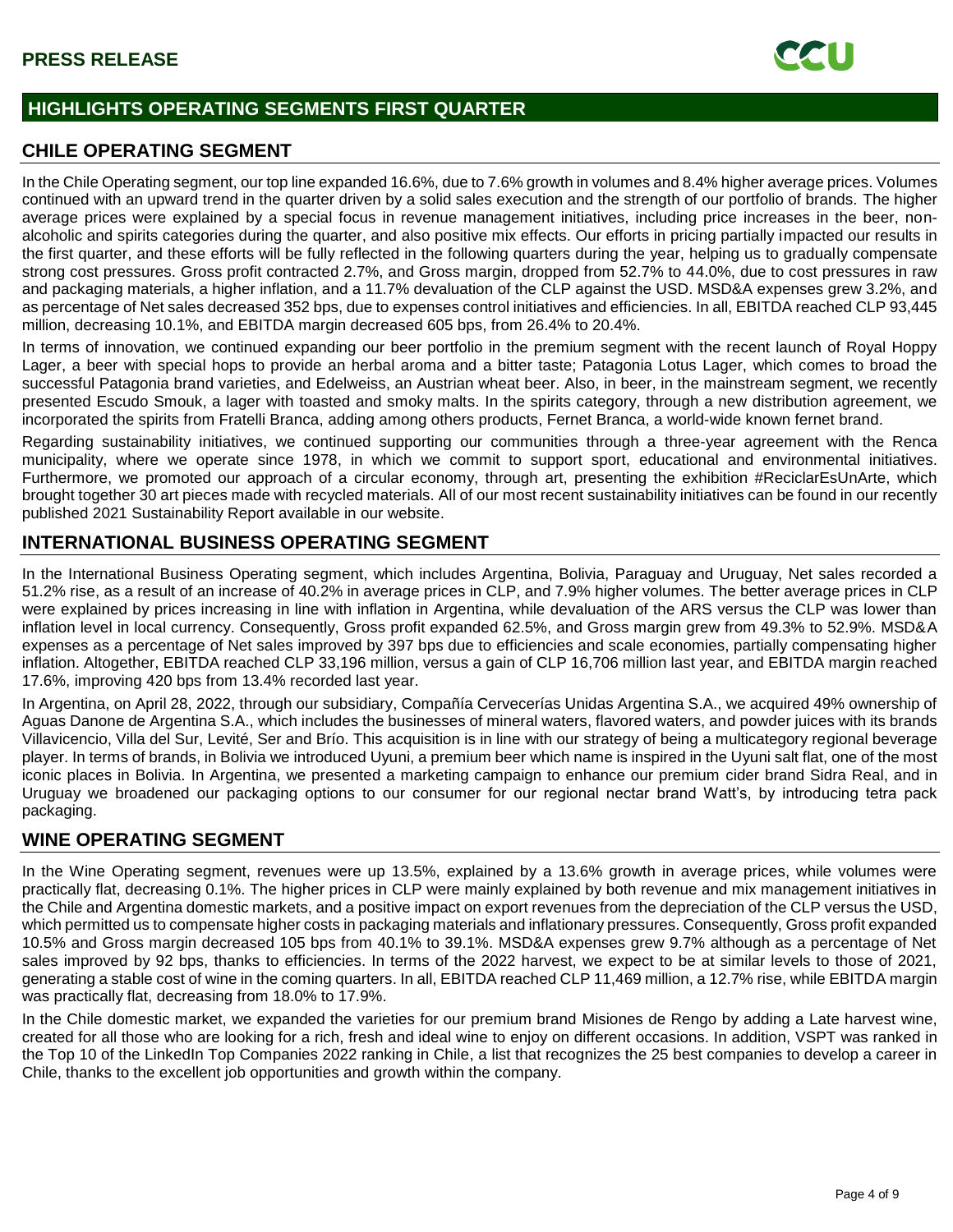

# **ADDITIONAL INFORMATION AND EXHIBITS**

## *ABOUT CCU*

CCU is a multi-category beverage company with operations in Chile, Argentina, Bolivia, Colombia, Paraguay and Uruguay. CCU is one of the largest players in each one of the beverage categories in which it participates in Chile, including beer, soft drinks, mineral and bottled water, nectar, wine and pisco, among others. CCU is the second-largest brewer in Argentina and also participates in the cider, spirits and wine industries. In Uruguay and Paraguay, the Company is present in the beer, mineral and bottled water, soft drinks, wine and nectar categories. In Bolivia, CCU participates in the beer, water, soft drinks and malt beverage categories. In Colombia, the Company participates in the beer and in the malt industry. The Company's principal licensing, distribution and / or joint venture agreements include Heineken Brouwerijen B.V., PepsiCo Inc., Seven-up International, Schweppes Holdings Limited, Société des Produits Nestlé S.A., Pernod Ricard Chile S.A., Promarca S.A. (Watt's), Red Bull Panamá S.A., Stokely Van Camp Inc., and Coors Brewing Company.

## *CORPORATE HEADQUARTERS*

Vitacura 2670, 26th floor Santiago Chile

## *STOCK TICKER*

Bolsa de Comercio de Santiago: CCU NYSE: CCU

## *CAUTIONARY STATEMENT*

Statements made in this press release that relate to CCU's future performance or financial results are forward-looking statements, which involve known and unknown risks and uncertainties that could cause actual performance or results to materially differ. We undertake no obligation to update any of these statements. Persons reading this press release are cautioned not to place undue reliance on these forward-looking statements. These statements should be taken in conjunction with the additional information about risk and uncertainties set forth in CCU's annual report on Form 20-F filed with the US Securities and Exchange Commission and in the annual report submitted to the CMF (Chilean Market Regulator) and available on our web page.

#### *GLOSSARY*

#### **Operating segments**

The Operating segments are defined with respect to its revenues in the geographic areas of commercial activity:

- **Chile**: This segment commercializes Beer, Non Alcoholic Beverages, Spirits and Cider in the Chilean market, and also includes the results of Transportes CCU Limitada, Comercial CCU S.A., Creccu S.A. and Fábrica de Envases Plásticos S.A.
- **International Business**: This segment commercializes Beer, Cider, Wine, Non-Alcoholic Beverages and Spirits in Argentina, Uruguay, Paraguay and Bolivia.
- **Wine**: This segment commercializes Wine and Sparkling Wine, mainly in the export market reaching over 80 countries, as well as the Chilean and Argentine domestic market.
- **Other/Eliminations:** Considers the non-allocated corporate overhead expenses and eliminations of transactions and volumes between segments.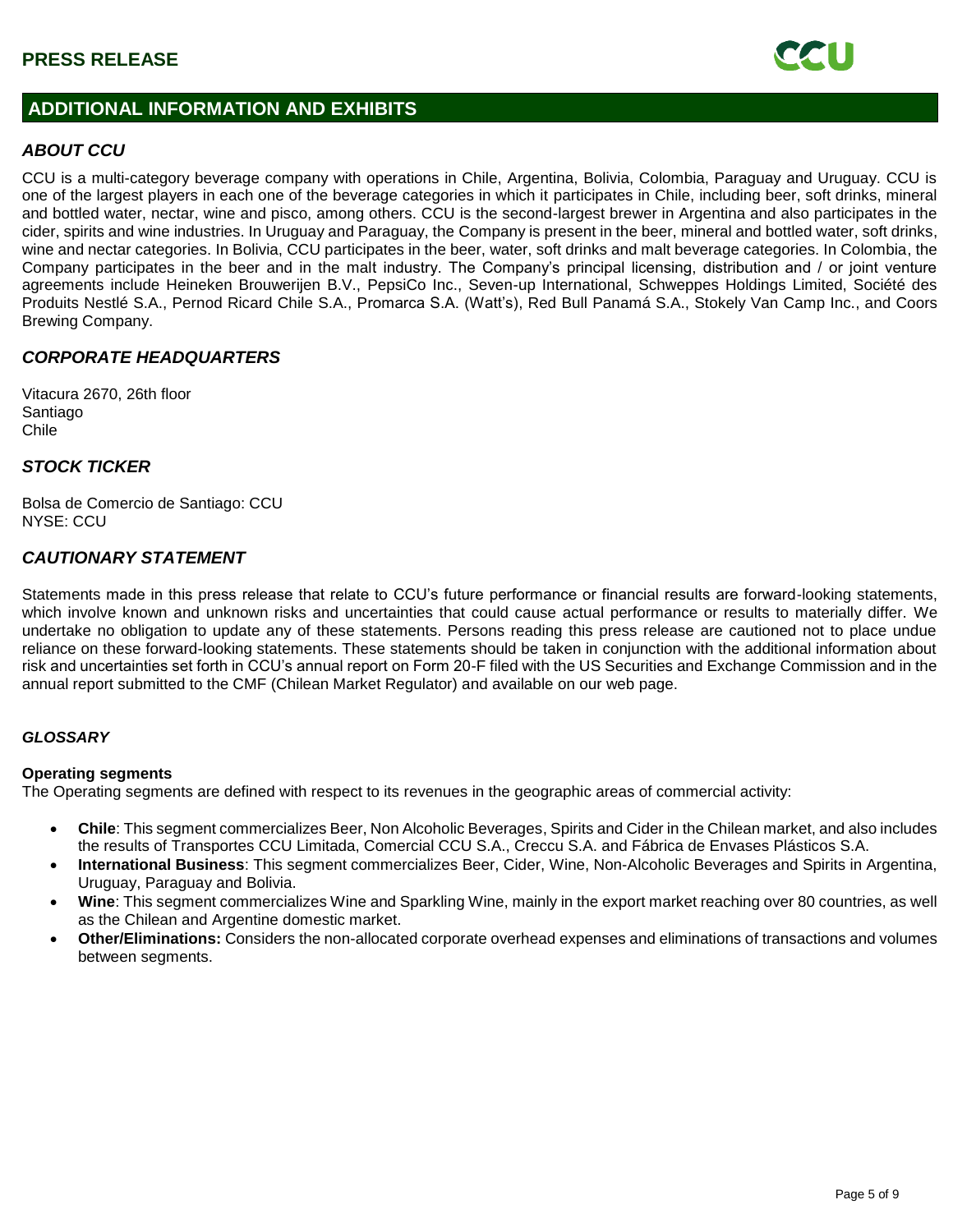### **ARS**

Argentine peso.

## **CLP**

Chilean peso.

### **Cost of sales**

Formerly referred to as Cost of Goods Sold (COGS), includes direct costs and manufacturing costs.

### **Earnings per Share (EPS)**

Net profit divided by the weighted average number of shares during the year.

#### **EBIT**

Earnings Before Interest and Taxes. For management purposes, EBIT is defined as Net income before other gains (losses), net financial expenses, equity and income of joint ventures, foreign currency exchange differences, results as per adjustment units and income taxes. EBIT is equivalent to Adjusted Operating Result used in the 20-F Form.

### **EBITDA**

EBITDA represents EBIT plus depreciation and amortization. EBITDA is not an accounting measure under IFRS. When analyzing the operating performance, investors should use EBITDA in addition to, not as an alternative for Net income, as this item is defined by IFRS. Investors should also note that CCU's presentation of EBITDA may not be comparable to similarly titled indicators used by other companies. EBITDA is equivalent to ORBDA (Adjusted Operating Result Before Depreciation and Amortization), used in the 20-F Form.

#### **Exceptional Items (EI)**

Formerly referred to as Non-recurring items (NRI), Exceptional Items are either income or expenses which do not occur regularly as part of the normal activities of the Company. They are presented separately because they are important for the understanding of the underlying sustainable performance of the Company due to their size or nature.

### **Gross profit**

Gross profit represents the difference between Net sales and Cost of sales.

#### **Gross margin**

Gross profit as a percentage of Net sales.

#### **Liquidity ratio**

Total current assets / Total current liabilities

### **Marketing, Sales, Distribution and Administrative expenses (MSD&A)**

MSD&A includes marketing, sales, distribution and administrative expenses.

#### **Net Financial Debt**

Total Financial Debt minus Cash & Cash Equivalents.

#### **Net Financial Debt / EBITDA**

The ratio is based on a twelve month rolling calculation for EBITDA.

#### **Net income**

Net income attributable to the equity holders of the parent.

### **UF**

The UF is a monetary unit indexed to the Consumer Price Index variation in Chile.

#### **USD**

United States Dollar.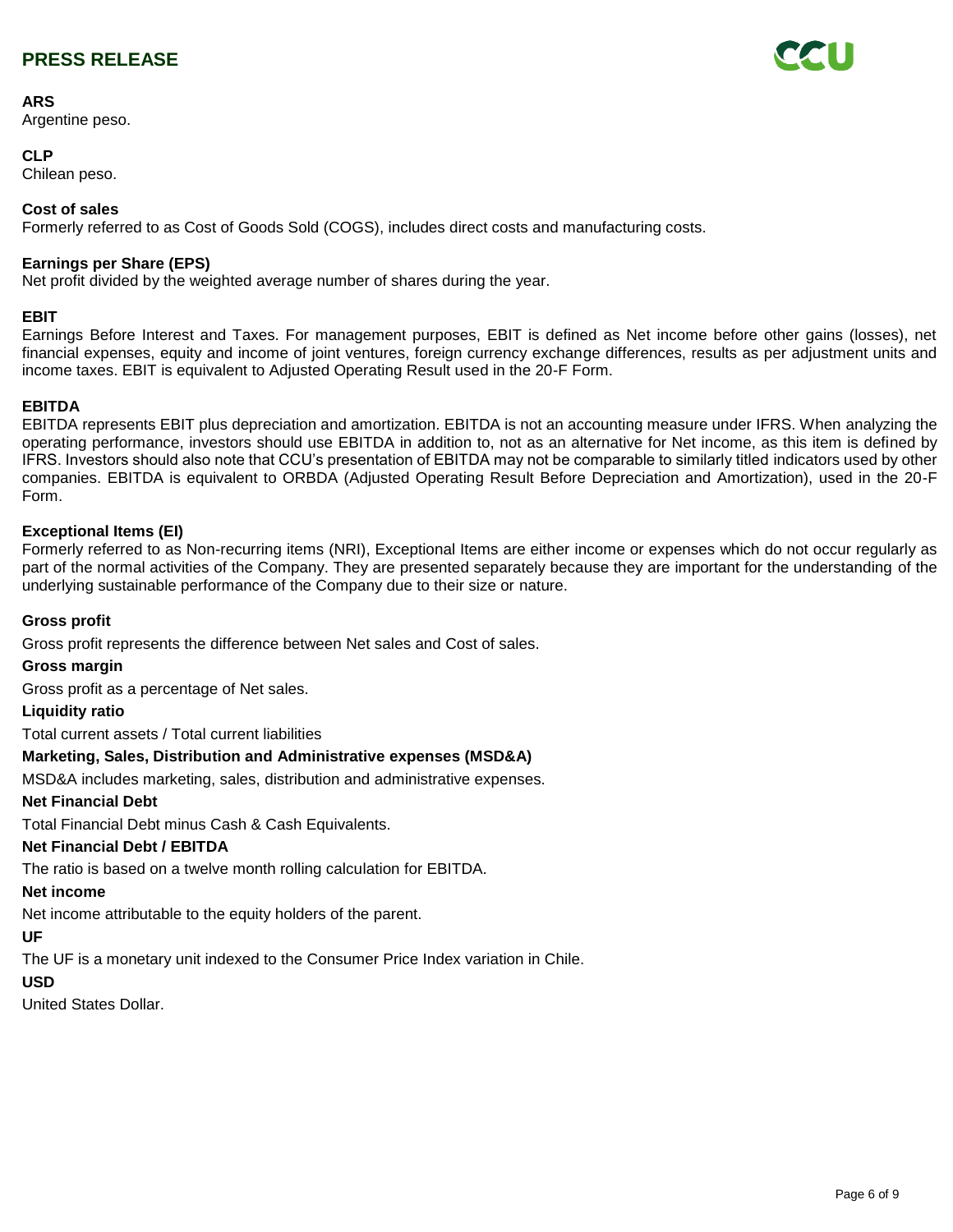

Exhibit 1: Consolidated Income Statement (First Quarter 2022)

| <b>First Quarter</b>                    | 2022       | 2021          | <b>Total</b> |  |  |
|-----------------------------------------|------------|---------------|--------------|--|--|
|                                         |            | (CLP million) |              |  |  |
| Net sales                               | 700,465    | 569,639       | 23.0         |  |  |
| Cost of sales                           | (376, 740) | (280, 271)    | 34.4         |  |  |
| % of Net sales                          | 53.8       | 49.2          | 458 bps      |  |  |
| Gross profit                            | 323,725    | 289,369       | 11.9         |  |  |
| % of Net sales                          | 46.2       | 50.8          | $(458)$ bps  |  |  |
| MSD&A                                   | (218, 177) | (193, 964)    | 12.5         |  |  |
| % of Net sales                          | 31.1       | 34.1          | $(290)$ bps  |  |  |
| Other operating income/(expenses)       | 348        | 4,344         | (92.0)       |  |  |
| EBIT                                    | 105,895    | 99,749        | 6.2          |  |  |
| EBIT margin %                           | 15.1       | 17.5          | $(239)$ bps  |  |  |
| Net financial expenses                  | (6, 371)   | (3, 815)      | 67.0         |  |  |
| Equity and income of JVs and associated | (565)      | (596)         | (5.3)        |  |  |
| Foreign currency exchange differences   | 1,594      | (1, 387)      | 214.9        |  |  |
| Results as per adjustment units         | (3, 592)   | 68            | < 500        |  |  |
| Other gains/(losses)                    | (8,992)    | (1,041)       | >500         |  |  |
| Non-operating result                    | (17, 924)  | (6, 772)      | 164.7        |  |  |
| Income/(loss) before taxes              | 87,971     | 92,977        | (5.4)        |  |  |
| Income taxes                            | (17, 565)  | (23, 532)     | (25.4)       |  |  |
| Net income for the period               | 70,406     | 69,445        | 1.4          |  |  |
|                                         |            |               |              |  |  |

| Net income attributable to:      |         |         |             |
|----------------------------------|---------|---------|-------------|
| The equity holders of the parent | 64,544  | 64,384  | 0.2         |
| Non-controlling interest         | (5,862) | (5,061) | 15.8        |
|                                  |         |         |             |
| EBITDA                           | 135,126 | 126,547 | 6.8         |
| EBITDA margin %                  | 19.3    | 22.2    | $(292)$ bps |

| <b>OTHER INFORMATION</b> |                             |             |             |       |
|--------------------------|-----------------------------|-------------|-------------|-------|
|                          | Number of shares            | 369,502,872 | 369,502,872 |       |
|                          | Shares per ADR              | 2           | 2           |       |
|                          | Earnings per share (CLP)    | 174.7       | 174.2       | 0.2   |
|                          | Earnings per ADR (CLP)      | 349.4       | 348.5       | 0.2   |
|                          |                             |             |             |       |
|                          | Depreciation                | 29,231      | 26,798      | 9.1   |
|                          | <b>Capital Expenditures</b> | 27,487      | 30,102      | (8.7) |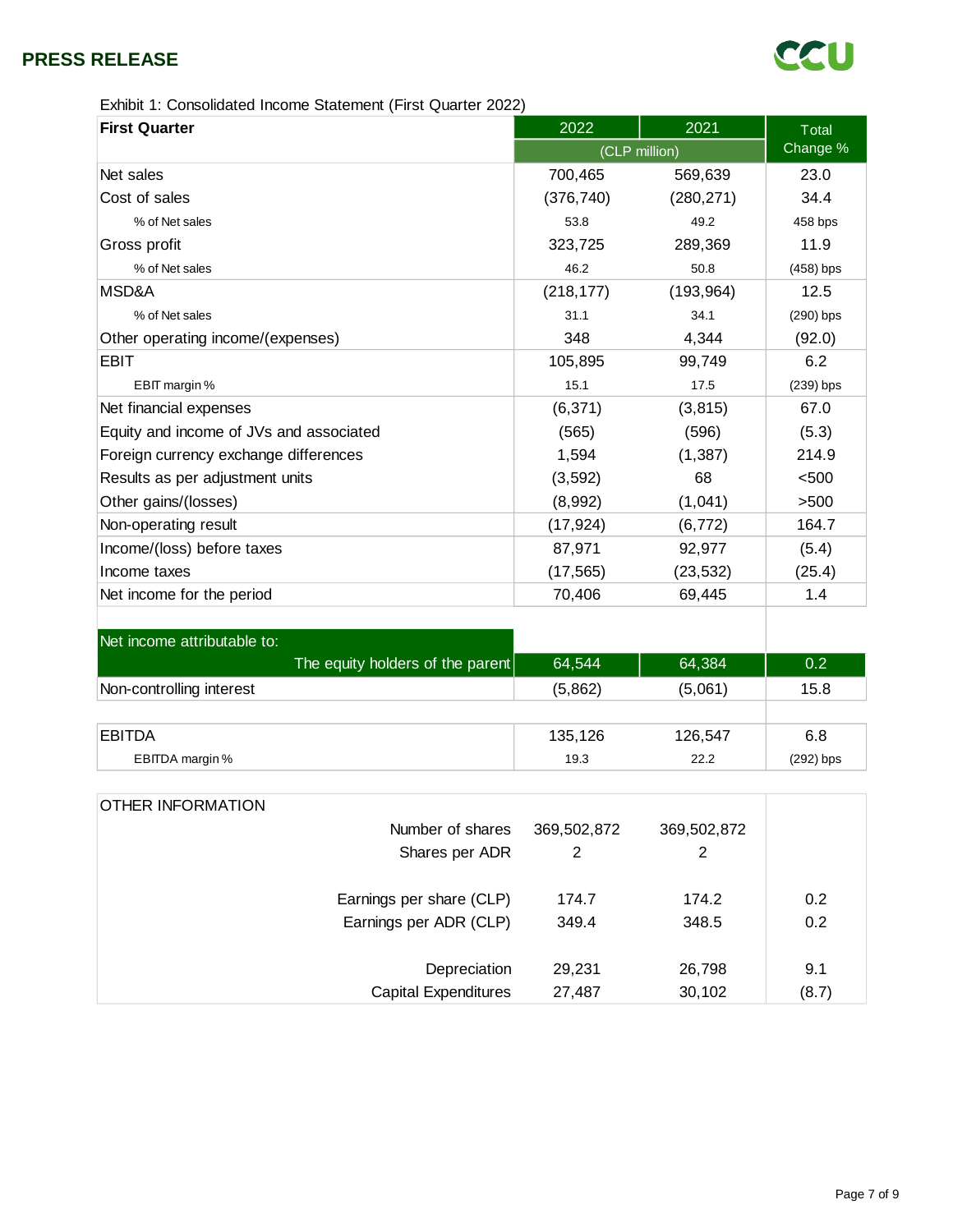Exhibit 2: Segment Information (First Quarter 2022)

| <b>First Quarter</b>                             | 1. Chile Operating segment |            |             | 2. International Business<br><b>Operating segment</b> |           |             | 3. Wine Operating segment |           |             |
|--------------------------------------------------|----------------------------|------------|-------------|-------------------------------------------------------|-----------|-------------|---------------------------|-----------|-------------|
| (In ThHL or CLP million unless stated otherwise) | 2022                       | 2021       | YoY%        | 2022                                                  | 2021      | YoY%        | 2022                      | 2021      | YoY%        |
| <b>Volumes</b>                                   | 6,721                      | 6,249      | 7.6         | 2,656                                                 | 2,462     | 7.9         | 352                       | 353       | (0.1)       |
| <b>Net sales</b>                                 | 458,484                    | 393,220    | 16.6        | 188,548                                               | 124,662   | 51.2        | 64,006                    | 56,403    | 13.5        |
| Net sales (CLP/HL)                               | 68,212                     | 62,924     | 8.4         | 70,995                                                | 50,639    | 40.2        | 181,740                   | 159,921   | 13.6        |
| Cost of sales                                    | (256, 920)                 | (186, 071) | 38.1        | (88, 721)                                             | (63, 224) | 40.3        | (39,007)                  | (33, 782) | 15.5        |
| % of Net sales                                   | 56.0                       | 47.3       | 872 bps     | 47.1                                                  | 50.7      | $(366)$ bps | 60.9                      | 59.9      | $105$ bps   |
| Gross profit                                     | 201,564                    | 207,149    | (2.7)       | 99,827                                                | 61,438    | 62.5        | 24,999                    | 22,621    | 10.5        |
| % of Net sales                                   | 44.0                       | 52.7       | $(872)$ bps | 52.9                                                  | 49.3      | 366 bps     | 39.1                      | 40.1      | $(105)$ bps |
| MSD&A                                            | (124, 350)                 | (120, 488) | 3.2         | (75, 621)                                             | (54, 943) | 37.6        | (16, 878)                 | (15, 392) | 9.7         |
| % of Net sales                                   | 27.1                       | 30.6       | $(352)$ bps | 40.1                                                  | 44.1      | $(397)$ bps | 26.4                      | 27.3      | $(92)$ bps  |
| Other operating income/(expenses)                | (223)                      | 442        | (150.4)     | 392                                                   | 3,725     | (89.5)      | 146                       | 162       | (9.5)       |
| <b>EBIT</b>                                      | 76,991                     | 87,103     | (11.6)      | 24,598                                                | 10,221    | 140.7       | 8,267                     | 7,391     | 11.9        |
| EBIT margin                                      | 16.8                       | 22.2       | $(536)$ bps | 13.0                                                  | 8.2       | 485 bps     | 12.9                      | 13.1      | $(19)$ bps  |
| <b>EBITDA</b>                                    | 93,445                     | 103,946    | (10.1)      | 33,196                                                | 16,706    | 98.7        | 11,469                    | 10,180    | 12.7        |
| <b>EBITDA</b> margin                             | 20.4                       | 26.4       | $(605)$ bps | 17.6                                                  | 13.4      | 420 bps     | 17.9                      | 18.0      | $(13)$ bps  |

| <b>First Quarter</b>                             |           | 4. Other/eliminations |        | <b>Total</b> |            |             |
|--------------------------------------------------|-----------|-----------------------|--------|--------------|------------|-------------|
| (In ThHL or CLP million unless stated otherwise) | 2022      | 2021                  | YoY%   | 2022         | 2021       | YoY%        |
| <b>Volumes</b>                                   | (45)      | (22)                  | 107.9  | 9,685        | 9,042      | 7.1         |
| Net sales                                        | (10, 573) | (4,646)               | 127.6  | 700,465      | 569,639    | 23.0        |
| Net sales (CLP/HL)                               |           |                       |        | 72,327       | 62,999     | 14.8        |
| Cost of sales                                    | 7,908     | 2,806                 | 181.8  | (376, 740)   | (280, 271) | 34.4        |
| % of Net sales                                   |           |                       |        | 53.8         | 49.2       | 458 bps     |
| <b>Gross profit</b>                              | (2,665)   | (1, 840)              | 44.9   | 323,725      | 289,369    | 11.9        |
| % of Net sales                                   |           |                       |        | 46.2         | 50.8       | $(458)$ bps |
| MSD&A                                            | (1,328)   | (3, 140)              | (57.7) | (218, 177)   | (193, 964) | 12.5        |
| % of Net sales                                   |           |                       |        | 31.1         | 34.1       | (290) bps   |
| Other operating income/(expenses)                | 33        | 15                    | 121.5  | 348          | 4,344      | (92.0)      |
| <b>EBIT</b>                                      | (3,961)   | (4,965)               | (20.2) | 105,895      | 99,749     | 6.2         |
| <b>EBIT</b> margin                               |           |                       |        | 15.1         | 17.5       | $(239)$ bps |
| <b>EBITDA</b>                                    | (2,984)   | (4, 284)              | (30.3) | 135,126      | 126,547    | 6.8         |
| <b>EBITDA</b> margin                             |           |                       |        | 19.3         | 22.2       | $(292)$ bps |